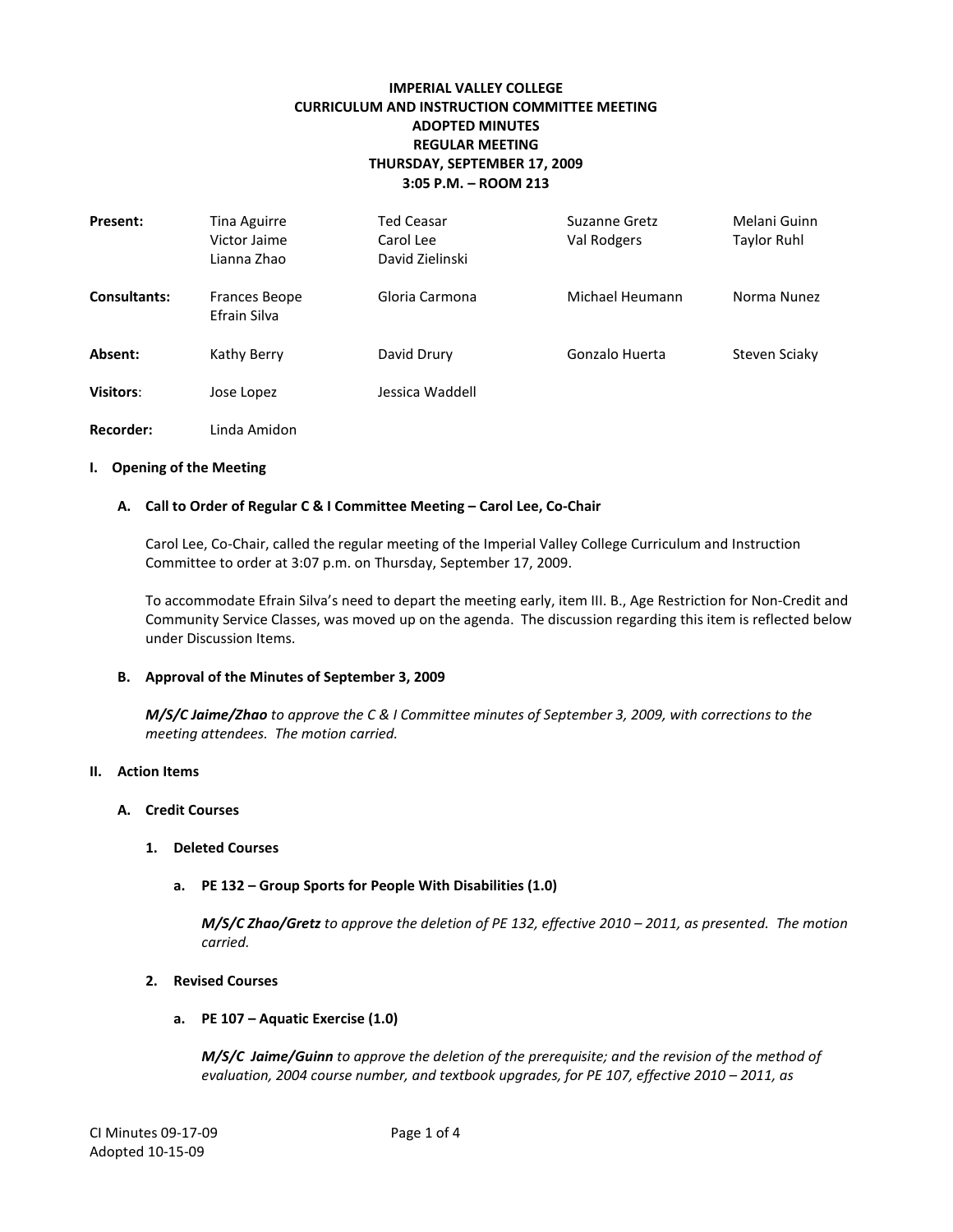## *presented. THE MOTION CARRIED BUT WAS THEN RESCINDED, AND THE ITEM WAS TABLED ALONG WITH THE FOLLOWING PE COURSES IDENTIFIED AS ITEMS b – tt.*

- **b. PE 111 – Aerobics, Step (1.0)**
- **c. PE 112 – Basketball, Men (1.0)**
- **d. PE 113 – Basketball, Women (1.0)**
- **e. PE 114 – Dance Theatre (2.0)**
- **f. PE 118 – Golf, Advanced (1.0)**
- **g. PE 119 – Self-Defense (1.0)**
- **h. PE 122 – Lifeguarding (2.0)**
- **i. PE 126 – Tennis (1.0)**
- **j. PE 128 – Volleyball (1.0)**
- **k. PE 129 – Volleyball, Advanced (1.0)**
- **l. PE 130 – Adapted Physical Exercise (1.0)**
- **m. PE 131 – Adapted Sports (1.0)**
- **n. PE 142 – Swimming, Advanced (1.0)**
- **o. PE 150 – Intercollegiate Baseball and PE (2.0)**
- **p. PE 151 – Intercollegiate Basketball and PE (2.0)**
- **q. PE 152 – Intercollegiate Soccer and PE (2.0)**
- **r. PE 153 – Intercollegiate Softball and PE (2.0)**
- **s. PE 154 – Intercollegiate Tennis and PE (2.0)**
- **t. PE 161 – Pre-season Conditioning for Athletes (1.5)**
- **u. PE 200 – Theory of Baseball (2.0)**
- **v. PE 201 – Theory of Basketball (2.0)**
- **w. PE 202 – Theory of Softball (2.0)**
- **x. PE 203 – Theory of Volleyball (2.0)**
- **y. PE 211 – Physical Education in the Elementary School (3.0)**
- **z. PE 220 – Introduction to Athletic Training (2.0)**
- **aa. PE 222 – Sports Officiating (3.0)**
- **bb. PE 224 – Physical Education for Special Olympics (3.0)**
- **cc. PE 115 –Dance, Jazz (1.0)**
- **dd. PE 116 – Dance, Modern (1.0)**
- **ee. PE 117 – Golf (1.0)**
- **ff. PE 120 – Softball (1.0)**
- **gg. PE 121 – Swimming (1.0)**
- **hh. PE 123 – Water Safety Instructor Training (2.0)**
- **ii. PE 124 – Team Sports (1.0)**
- **jj. PE 125 – Sports Activity, Advanced (2.0)**
- **kk. PE 140 – Baseball, Advanced (1.0)**
- **ll. PE 141 – Softball, Women (1.0)**
- **mm. PE 143 – Advanced Basketball, Men (1.0)**
- **nn. PE 144 – Advanced Basketball, Women (1.0)**
- **oo. PE 155 – Intercollegiate Volleyball and PE (2.0)**
- **pp. PE 162 – In-Season Conditioning for Athletes (1.5.)**
- **qq. PE 163 – Song and Cheer (2.0)**
- **rr. PE 212 – The History and Appreciation of Dance (3.0)**
- **ss. PE 221 – Psychology of Coaching (2.0)**
- **tt. PE 223 – Structuring Intramurals (2.0)**

## **ITEMS b – tt WERE TABLED.**

Carol Lee explained that she had proofed all documentation submitted for the courses and prepared a report outlining the problems discovered. The report was provided to David Drury, PE Division Chair; however, corrected documentation has not been submitted.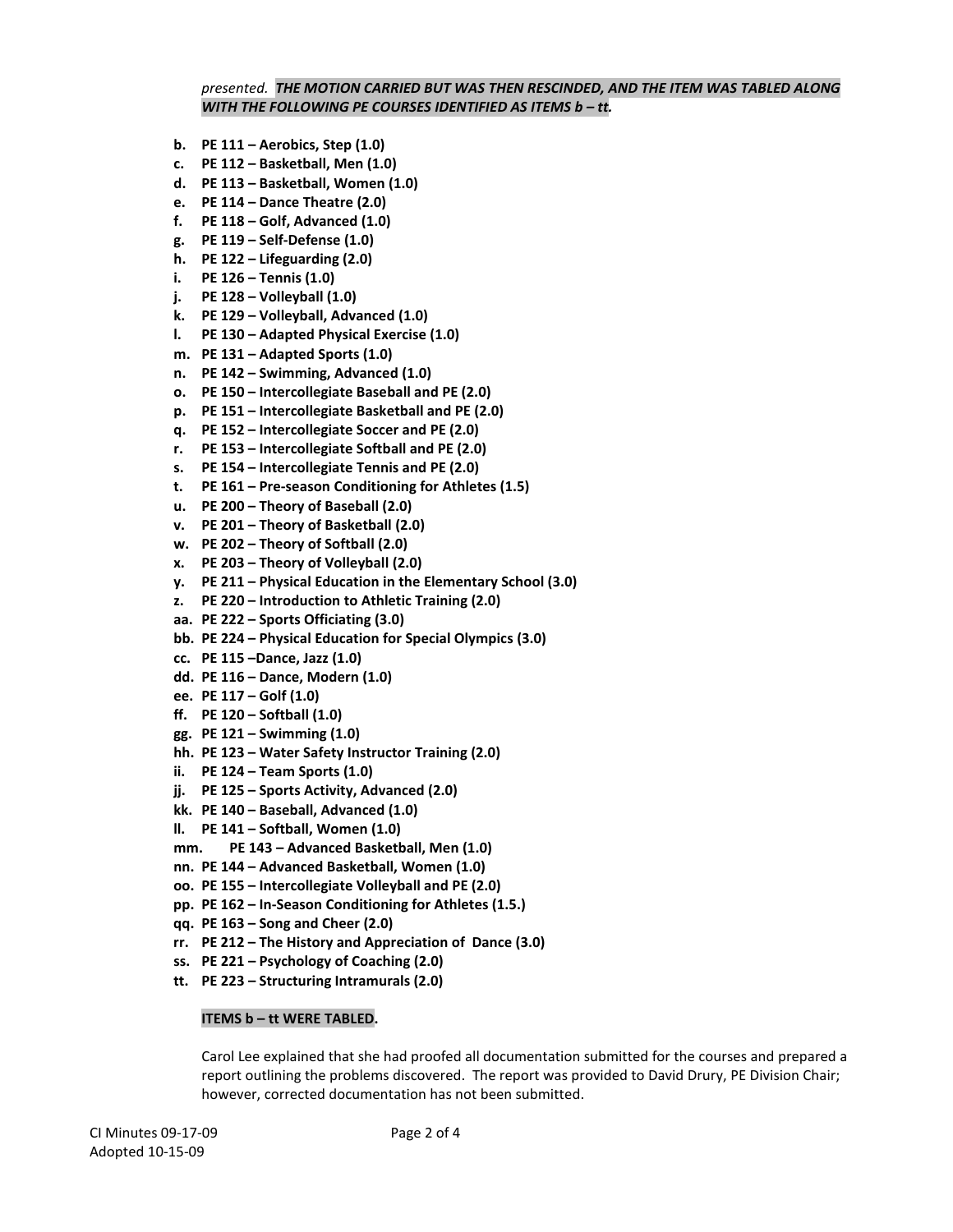It was noted that the Form 1 and Course Outline of Record for each PE course had not been revised to reflect the Title 5 change from "credit/no credit" to "pass/no pass." It was recommended that the variances in class limits for the PE courses be reviewed.

# **III. Discussion Items**

## **A. SLOs – General Education**

Toni Pfister was unable to attend the meeting, but Carol Lee reported that Toni is currently working on this item.

## B. **Age Restriction for Non-Credit and Community Service Classes**

Efrain Silva sought the committee's recommendation regarding whether to establish an age restriction for community service classes. The discussion that followed and the concerns raised included the following: CA Education Code provides that adults and minors that the board deems would benefit or profit from a community service class can enroll in the class. An age restriction is not recommended. A petition is available for admission to credit classes. Is the issue a question of age or a child's ability to be with the group? There are some young individuals, such as advanced and gifted students, for whom this class would be their only outlet. Who will have supervisory authority over the students? What is the possible liability to the district? Recommendations made by the committee included the following: Admission of minors should require a letter from school authorities. A determination of whether to admit minors should be made on an individual basis. Efrain was asked to write a policy and motion for action at the next C & I Committee meeting.

## **C. Non-Compliant Degrees**

The committee reviewed a report prepared by Carol Lee that reflected the status of non-compliant majors and certificates. Carol explained that the terminated programs included in the report were terminated by either the college and/or the Chancellor's Office due to non-action, i.e., the process to make the programs compliant was not initiated, or the process was started but the additional information requested by the Chancellor's Office was not submitted by the deadlines imposed by the Chancellor's Office. Carol expressed concern that the Electrical Trades program had been terminated, especially since the program is linked with the apprenticeship training programs.

## **D. CurricUNET Training**

The committee agreed that instructional and student services faculty and staff should be trained.

# **E. ARCC Report**

Tina Aguirre reported that since she has only seen the memo regarding the ARCC cohort review she is concerned that changes to the ARCC course data could impact other datasets. She recommended that a correlation of the datasets must first be made and any ramifications ascertained before any changes are made to the ARCC course data. Tina further recommended that a small group be established to review the data. She suggested that the ad hoc committee consist of Linda Amidon, Dawn Chun, Frances Beope, Bettsie Montero, and Patty Robles. Val stated that the original intention was to update current and active courses, not to change old data.

## **F. Credit by Exam**

The committee reviewed the current form and the proposed new form, which Carol Lee explained would be submitted to Academic Senate for referral to the divisions and presentation to faculty. Questions raised by the committee included whether high school students would be subject to the credit by exam fee; who would process the petitions; and the maximum number of units that a student could earn through credit by exam. A brief description of the current process was provided. It was noted that a majority of the District's courses are